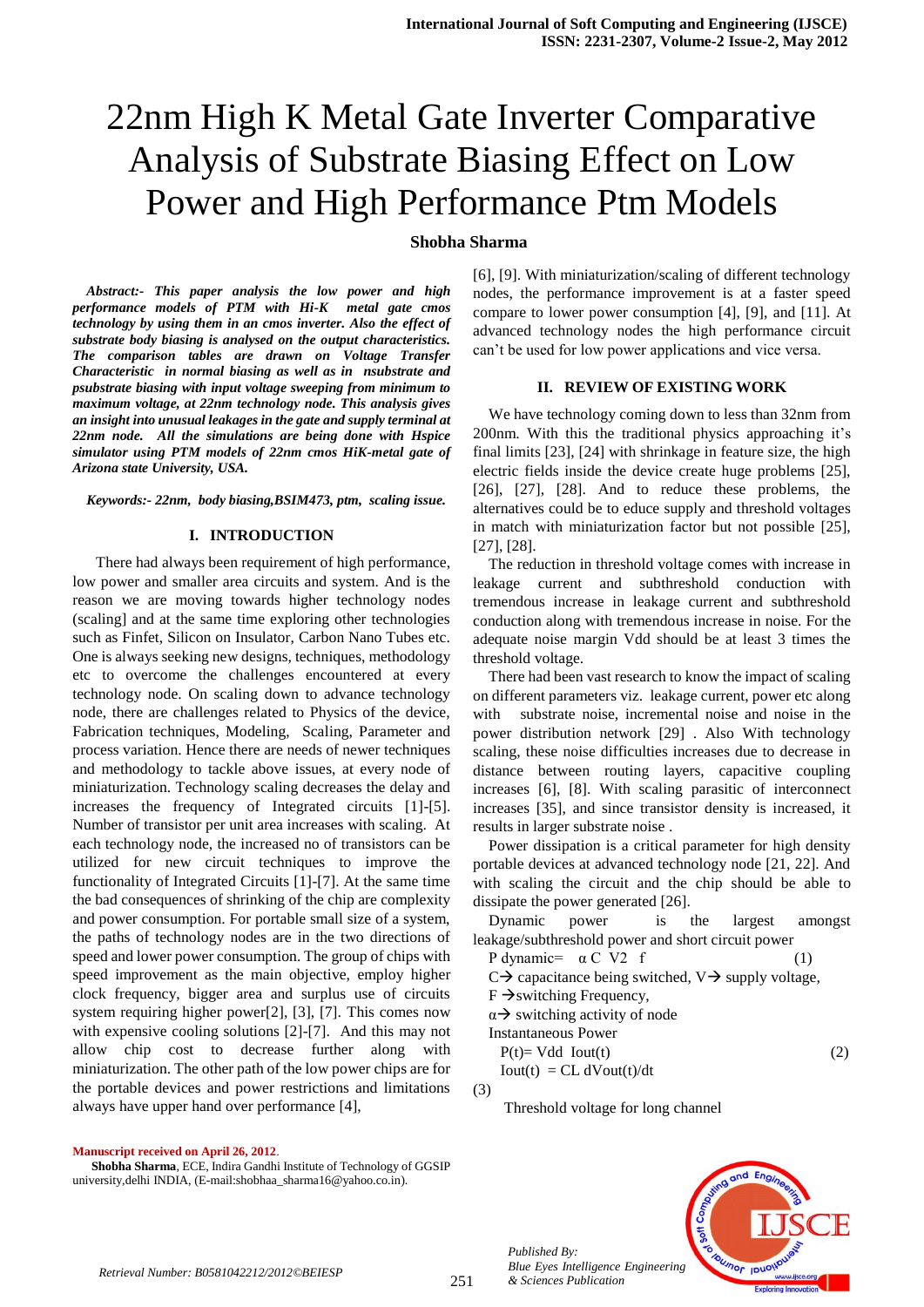#### **22nm High K Metal Gate Inverter Comparative Analysis of Substrate Biasing Effect on Low Power And High Performance PTM Model**

(5)

$$
V_{th} = VFB + \Phi_s + \gamma \sqrt{\Phi_s - V_{bs}} = VTH0 + \gamma \left(\sqrt{\Phi_s - V_{bs}} - \sqrt{\Phi_s}\right)
$$
\n(4)

 $VFB \rightarrow$  flat band voltage

VTHO $\rightarrow$ threshold voltage of long channel device at zero substrate bias

 $\frac{1}{2}$ body bias coefficient

$$
\gamma = \frac{\sqrt{2q\varepsilon_{\rm sf} N_{\rm substrate}}}{C_{\rm ave}}
$$

Nsubstrate  $\rightarrow$  uniform substarte doping condition  **For short channel** [44]with process variation effect

$$
VTH0=VTH0+DELVTO
$$

*DELVTOzero bias threshold voltage variation* Submit your manuscript electronically for review.

# **III. BIASING EFFECT ON 22NM HIK-METAL GATE SCMOS INVERTER PARAMETERS**

3.1 VTC analysis with Vinput sweep from 0v to 1v for every sweep of psubstrate of NMOS varying from -1v to +1v and nsubstrate bias fixed at +1v.

Fig.1 below shows the characteristics of Low Power model inverter's Psub sweep  $-1v$  to  $+1v$  while input of the inverter is changing from 0v to 1v. Since nmos is responsible for zero output ,the high output remains constant inspite of psubstrate(of nmos) variations. Ideally psubstrate should be 0v. With forward biasing of psubstarte the low level of output no longer remains at 0v.



## **Fig. 1 Low power inverter with psubstrate variation from -1v to +1v.**

Fig. 2 below shows the result of same as Fig. 1 but with high performance model. The transition slope is more steep in low power case.



**Fig. 2 high performance inverter with psubstrate variation from -1v to +1v.**

Below are the graphs of low power model and High performance model inverter for current through Vdd



**Fig.3 low power inverter's I(Vdd) with psubstrate biasing sweep**



# **Fig. 4 High performance inverter's I(Vdd) with psubstrate biasing sweep**

At the end Table I shows the VTC with psubstrate biasing sweep from -1v To +1v with Vinput sweep from Ov to 1v and nsubstrate at  $+1v$ .

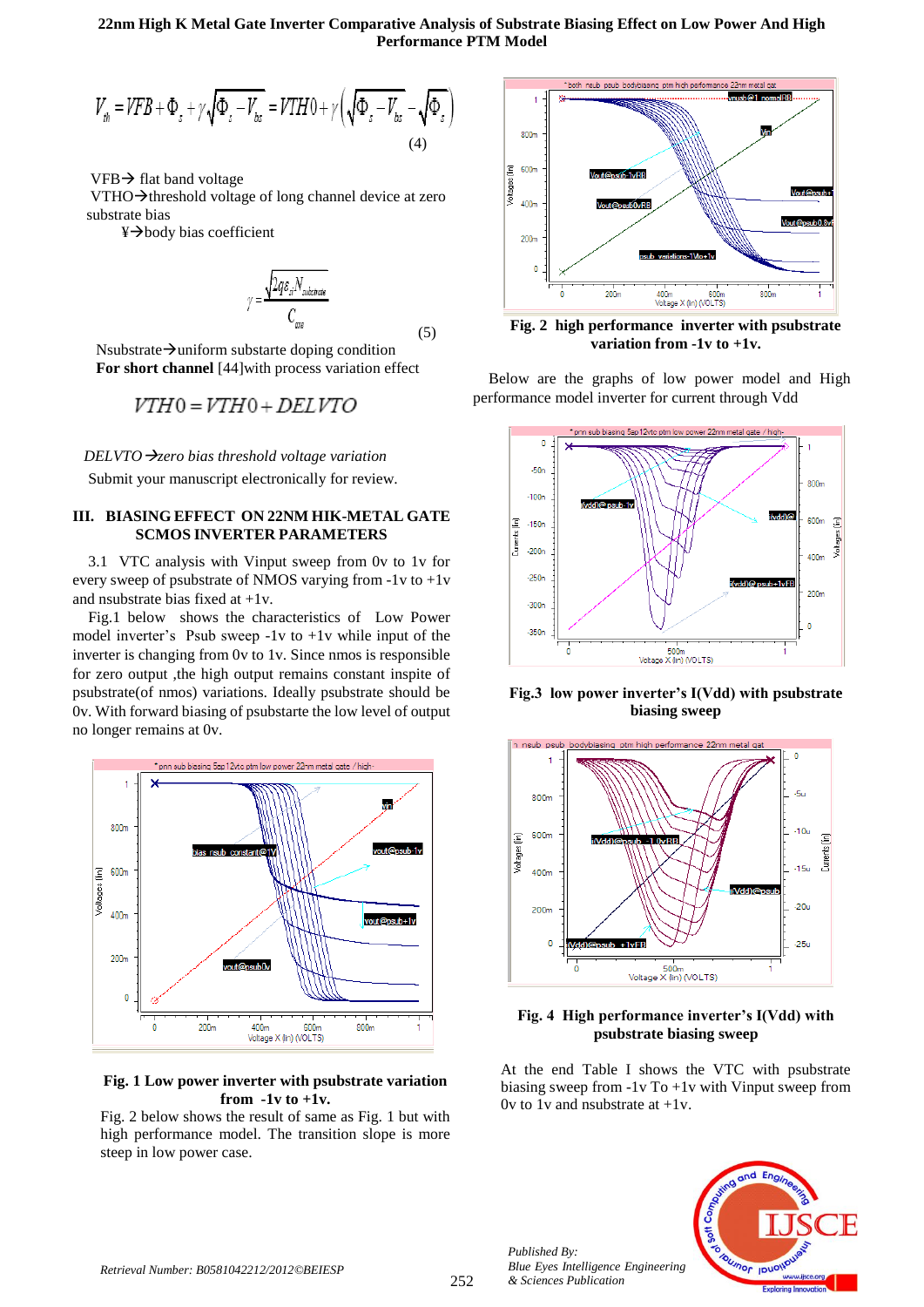# **3.2 VTC analysis with Vinput sweep from 0v to 1v for every sweep of nsubstrate of PMOS varying from -1v to +1v and psubstrate of NMOS bias fixed at 0v.**

The graphs are shown below along with table II for comparison.



**Fig. 5 LP VTC psub at 0V and PMOS nsuv varying from 1V to -1V**



**Fig. 6 HP VTC psub at 0V and PMOS nsuv varying from 1V to -1V**



**Fig 7 LP I(vin)with nsub +1v to -1V**



**Fig. 8 HP I(vin)with nsub +1v to -1V**

The above figure shows the behavior of Low power and High Performance models with nsubstrate biasing. These graphs are helpful in giving the idea of leakage at the input(and hence at the gate terminals)of an inverter with only nsubstrate biasing.

The two graphs below shows the drain currents of an inverter with two models. The drain currents of the nmos and pmos transistors of the inverter are equal and opposite and as expected , the amount of drain current is more in High performance model inverter. Higher the nsub bias in Forward Bias region ,more the drain current. Table II gives the comparative values of parameters for the two models.



**Fig 9 Lp Drain current of PMOS n nmos wid nsub biasing**



**Fig 10 hp Drain I current of pmos with nsub biasing frm +1v to -1v**

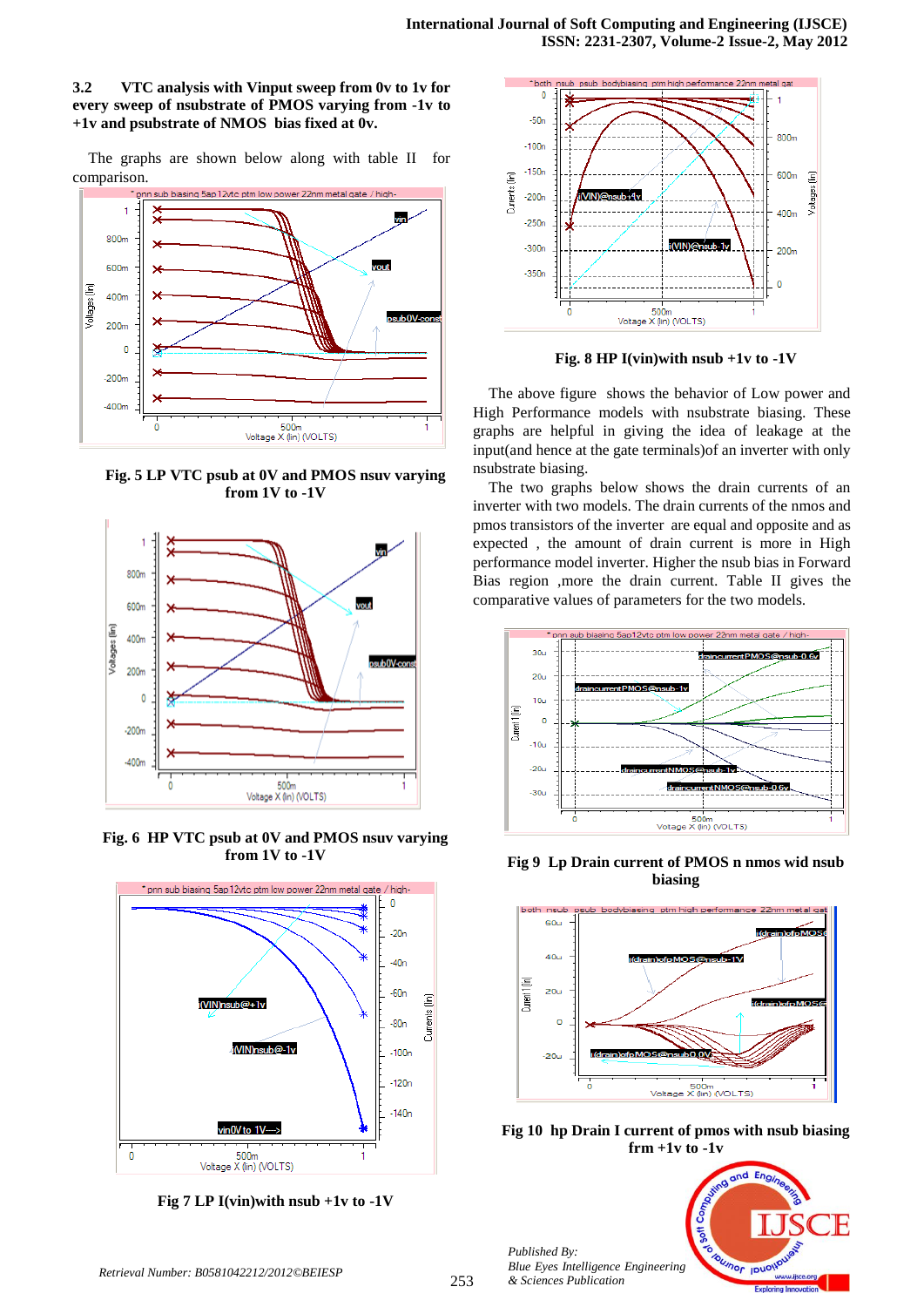# **22nm High K Metal Gate Inverter Comparative Analysis of Substrate Biasing Effect on Low Power And High Performance PTM Model**

|                                      |                         | $\frac{1}{2}$ substratum at $\pm 1$ v |                                                         |                                          |
|--------------------------------------|-------------------------|---------------------------------------|---------------------------------------------------------|------------------------------------------|
|                                      |                         | parameter                             | Low power<br><b>CMOS HiKmG</b><br>inverter<br>Amp/Volts | Hi performance<br>CMOS HiKmG<br>inverter |
|                                      | Vout                    | Max_@psub-1v                          | $+1$                                                    | $+1$                                     |
| Psubstrate sweep<br>from -1v(reverse |                         | Min @psub= $-1v$                      | $\mathbf{0}$                                            | $\theta$                                 |
| bias) to $+1$ v(forward<br>bias)     | Max I@ Vin              | for $psub-1v$ to -0.6v                | 120P                                                    | 68P                                      |
|                                      |                         | for $psub-0.8v$                       | 320p                                                    | 246p                                     |
|                                      |                         | for $psub+1$                          | 920p                                                    | 4.5n                                     |
|                                      | Max I@vdd               | For $psub = -1v$                      | 30n                                                     | $8.09\mu$                                |
|                                      | $5 * 86 *$              | For $psub = 0v$                       | 70n                                                     | $17.3 \mu$                               |
|                                      |                         | For $psub=+1v$                        | 350n                                                    | $25 \mu$                                 |
|                                      | Max<br>Ipsub@psubstrate | Psub bias from -1v<br>to $0.8v$       | 0.2m                                                    | 0.3m                                     |
|                                      |                         | $psub@+1v$                            | 10 <sub>m</sub>                                         | 10ma                                     |
|                                      | Max I@gate              | Psub bias from -1v<br>to $0.6v$       | 2p                                                      | 50p                                      |
|                                      |                         | psub@0.8v                             | 210p                                                    | 198p                                     |
|                                      |                         | $psub@+1v$                            | 800p                                                    | 3250p                                    |

**TABLE I Comparison Table I VTC with substrate biasing sweep from -1v To +1v with Input sweep from 0v to 1v and substrate at +1v**

# **TABLE II Comparison of VTC with nsubstrate biasing sweep from -1v to +1v with Vinput sweep from 0v to 1v and psubstrate at +0v**

| biasing | parameter | Nsub condition          | LP CMOS<br>HiKmG<br>inverter<br>Amp/Volts | Hi performance<br>CMOS HiKmG<br>inverter |
|---------|-----------|-------------------------|-------------------------------------------|------------------------------------------|
|         | Vout      | $Max\_vout\_@nsub + 1v$ |                                           |                                          |

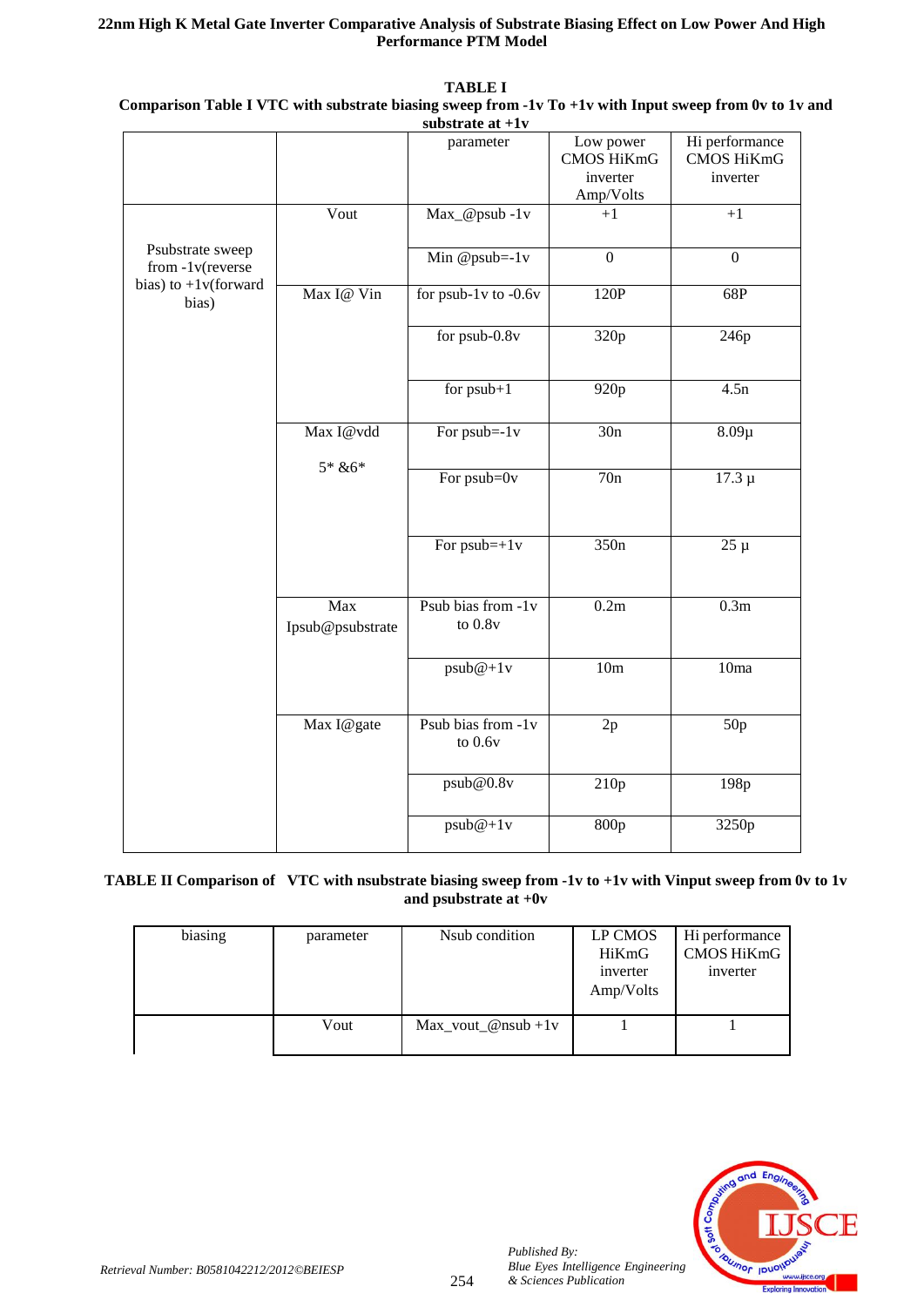| Nsubstrate sweep<br>from -1v(forward<br>bias) to<br>$+1$ v(reverse bias) |                                        |                                    |                  |                  |
|--------------------------------------------------------------------------|----------------------------------------|------------------------------------|------------------|------------------|
|                                                                          |                                        | Min_vout @nsub=+1v                 | $\boldsymbol{0}$ | $\boldsymbol{0}$ |
|                                                                          |                                        | Max_vout@nsub0V                    | 0.6 <sub>m</sub> | 0.6              |
|                                                                          |                                        | Min_vout@nsub-1v                   | $-0.3$           | $-0.28$          |
|                                                                          | Max I@ Vin                             | for nsub-1.0v                      | 148 <sub>n</sub> | 371n             |
|                                                                          |                                        | for nsub-0.8v                      | 72n              | 192n             |
|                                                                          |                                        | for $nsub0vto + 1v$                | 0n               | 0n               |
|                                                                          | Max<br>Ipsub@nsubstrate                | Nsub bias from $+1v$ to<br>$-0.8v$ | 0m               | 0m               |
|                                                                          |                                        | $nsub@-1v$                         | 8n               | 573p             |
|                                                                          | Max drain current<br>with nsub biasing | Nsub bias=-1v                      | $32\mu$          | $60.2 \mu$       |
|                                                                          |                                        | Nsub bias=-0.8v                    | $16 \mu$         | $30 \mu$         |
|                                                                          |                                        | Nsub bias= $+1v$                   | $\boldsymbol{0}$ | $8 \mu$          |
|                                                                          | Max I@gate of<br><b>NMOS</b>           | Nsub bias $= -1v$                  | 360p             | 1.51n            |
|                                                                          |                                        | Nsub bias $=-0.8v$                 | 150p             | 240 <sub>p</sub> |
|                                                                          |                                        | $nsub@+1v$                         | 50p              | 5.06p            |
|                                                                          | Max I@gate of                          | $Nsub=-1$                          | 144 <sub>n</sub> | $.37 \mu$        |
|                                                                          | <b>PMOS</b>                            | $Nsub=-.8$                         | 68 <sub>n</sub>  | .192 $\upmu$     |
|                                                                          |                                        | $Nsub=+1$                          | $\boldsymbol{0}$ | $\boldsymbol{0}$ |

# **IV. CONCLUSION**

The analysis of a 22nm Hi K-Metal Gate Technology inverter with Low power and high performance models of PTM helps us to look into the detailed behavior of the two transistors of the inverter. As expected the current and power dissipations are higher in high performance model, although they are functions of many other variables such as load capacitor, supply voltage and transistor size. The drain current increase in high performance case, for example, is almost 45%.The increase in gate leakage current is tremendous in HP model and runs into micro ampere against nano ampere as in Low power case.

#### **ACKNOWLEDGEMENT**

I am thankful to the Hon'ble VC of GGSIP university for the supportive researchable atmosphere in the campus, principal IGIT and my supervisor Prof. Ashwani Kumar for his invaluable guidance and support.

## **REFERENCES**

*Published By:*

- 1. Bohr et al, "nanotechnology goals & challenges for electronic, "IEEE T\_nano, vol1\_1, pp.56-62, March2002
- 2. Ronen et al, "Coming challenges in Architecture", Proceedings of IEEE, Vol89, March 2011
- 3. S Borkar et al, 'Design Challenges in scaling". IEEE Micro, Vol19 Aug1999